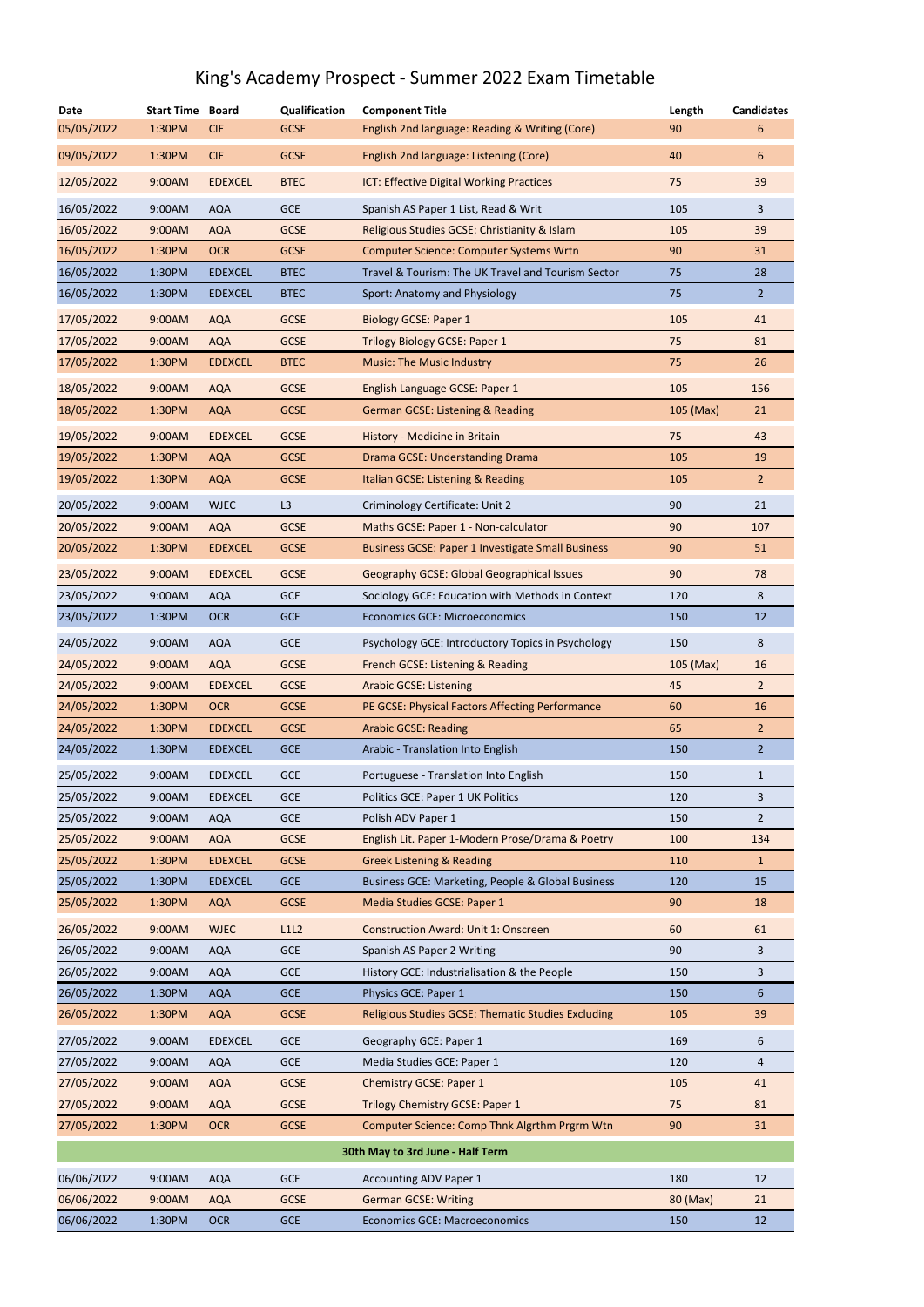## King's Academy Prospect - Summer 2022 Exam Timetable

| <b>Date</b> | <b>Start Time</b> | <b>Board</b>   | Qualification | <b>Component Title</b>                            | Length | <b>Candidates</b> |
|-------------|-------------------|----------------|---------------|---------------------------------------------------|--------|-------------------|
| 06/06/2022  | 1:30PM            | <b>EDEXCEL</b> | <b>GCSE</b>   | <b>Arabic GCSE: Writing</b>                       | 85     | $\overline{2}$    |
| 07/06/2022  | 9:00AM            | <b>AQA</b>     | <b>GCE</b>    | English Literature A GCE: Paper 1                 | 180    | $\overline{2}$    |
| 07/06/2022  | 9:00AM            | <b>AQA</b>     | <b>GCSE</b>   | Maths GCSE: Paper 2 - Calculator                  | 90     | 107               |
| 07/06/2022  | 1:30PM            | <b>EDEXCEL</b> | <b>GCSE</b>   | Geography GCSE: UK Geographical Issues            | 90     | 78                |
| 07/06/2022  | 1:30PM            | <b>AQA</b>     | <b>GCE</b>    | Sociology GCE: Topics in Sociology                | 120    | 8                 |
| 07/06/2022  | 1:30PM            | <b>EDEXCEL</b> | <b>GCE</b>    | Maths GCE: Pure Mathematics Paper 1               | 150    | 14                |
| 07/06/2022  | 1:30PM            | <b>EDEXCEL</b> | <b>GVQ</b>    | Maths in Context: Comprehension                   | 100    | 11                |
| 08/06/2022  | 9:00AM            | <b>EDEXCEL</b> | <b>GCE</b>    | Translate Into Portuguese                         | 160    | $\mathbf{1}$      |
| 08/06/2022  | 9:00AM            | <b>AQA</b>     | <b>GCE</b>    | Polish ADV Paper 2                                | 120    | $\overline{2}$    |
| 08/06/2022  | 9:00AM            | <b>AQA</b>     | <b>GCE</b>    | Psychology GCE: Psychology in Context             | 150    | 8                 |
| 08/06/2022  | 9:00AM            | <b>AQA</b>     | <b>GCSE</b>   | <b>English Literature GCSE: Paper 2</b>           | 105    | 134               |
| 08/06/2022  | 1:30PM            | <b>EDEXCEL</b> | <b>GCE</b>    | <b>Translation Into Arabic</b>                    | 160    | $\overline{2}$    |
| 08/06/2022  | 1:30PM            | <b>EDEXCEL</b> | <b>GCE</b>    | Geography GCE: Paper 2                            | 169    | 6                 |
| 08/06/2022  | 1:30PM            | <b>AQA</b>     | <b>GCE</b>    | Media Studies GCE: Paper 2                        | 120    | $\overline{4}$    |
|             |                   |                |               |                                                   |        |                   |
| 09/06/2022  | 9:00AM            | <b>EDEXCEL</b> | <b>GCSE</b>   | History - Weimar & Nazi Germany                   | 80     | 43                |
| 09/06/2022  | 9:00AM            | <b>EDEXCEL</b> | <b>GCE</b>    | Business GCE: Activities, Decisions & Strategy    | 120    | 15                |
| 09/06/2022  | 9:00AM            | <b>WJEC</b>    | L3            | Criminology Unit 4: Paper Based                   | 113    | 11                |
| 09/06/2022  | 1:30PM            | <b>EDEXCEL</b> | <b>GCE</b>    | Politics GCE: Paper 2 UK Government               | 120    | $\overline{3}$    |
| 09/06/2022  | 1:30PM            | <b>AQA</b>     | <b>GCE</b>    | <b>Biology GCE: Paper 1</b>                       | 150    | $\overline{7}$    |
| 09/06/2022  | 1:30PM            | <b>AQA</b>     | <b>GCE</b>    | D & T: Product Design GCE: Paper 1                | 188    | 8                 |
| 09/06/2022  | 1:30PM            | <b>AQA</b>     | <b>GCSE</b>   | Physics GCSE: Paper 1                             | 105    | 39                |
| 09/06/2022  | 1:30PM            | <b>AQA</b>     | <b>GCSE</b>   | <b>Trilogy Physics GCSE: Paper 1</b>              | 75     | 81                |
| 10/06/2022  | 9:00AM            | <b>AQA</b>     | <b>GCE</b>    | History GCE: The Cold War                         | 150    | 3                 |
| 10/06/2022  | 9:00AM            | <b>AQA</b>     | <b>GCSE</b>   | English Language GCSE: Paper 2                    | 105    | $\mathbf{1}$      |
| 10/06/2022  | 1:30PM            | <b>OCR</b>     | <b>GCSE</b>   | PE GCSE: Socio-Cultural Issues Sport Psychology   | 60     | 16                |
| 10/06/2022  | 1:30PM            | <b>EDEXCEL</b> | <b>GCSE</b>   | Japanese - Listening & Reading                    | 45     | $\mathbf{1}$      |
| 10/06/2022  | 1:30PM            | <b>EDEXCEL</b> | <b>BTEC</b>   | ICT: Information Technology Systems               | 75     | $\overline{7}$    |
| 10/06/2022  | 1:30PM            | <b>AQA</b>     | <b>GCE</b>    | Physics GCE: Paper 2                              | 150    | 6                 |
| 13/06/2022  | 9:00AM            | <b>AQA</b>     | <b>GCE</b>    | French GCE: Listening, Reading & Writing          | 150    | 3                 |
| 13/06/2022  | 9:00AM            | <b>AQA</b>     | <b>GCE</b>    | Chemistry GCE: Paper 1                            | 120    | $\mathbf{1}$      |
| 13/06/2022  | 9:00AM            | <b>AQA</b>     | <b>GCE</b>    | Sociology GCE: Crime & Deviance, Theory & Method  | 120    | 8                 |
| 13/06/2022  | 9:00AM            | <b>AQA</b>     | <b>GCSE</b>   | Maths GCSE: Paper 3 - Calculator                  | 90     | 107               |
| 13/06/2022  | 1:30PM            | <b>OCR</b>     | <b>GCE</b>    | Computer Science GCE: Computer Systems            | 150    | $\overline{4}$    |
| 13/06/2022  | 1:30PM            | <b>OCR</b>     | <b>GCE</b>    | <b>Economics GCE: Themes in Economics</b>         | 150    | 12                |
| 13/06/2022  | 1:30PM            | <b>EDEXCEL</b> | <b>GCSE</b>   | <b>Business GCSE: Paper 1 Building A Business</b> | 90     | 51                |
| 13/06/2022  | 1:30PM            | <b>EDEXCEL</b> | <b>GCSE</b>   | Greek Writing (H)                                 | 85     | $\mathbf{1}$      |
| 14/06/2022  | 9:00AM            | <b>EDEXCEL</b> | <b>GCSE</b>   | Geography GCSE: People & Environmental Issues     | 90     | 78                |
| 14/06/2022  | 1:30PM            | <b>EDEXCEL</b> | <b>GCE</b>    | Listening, Reading, Writing                       | 135    | $\overline{2}$    |
| 14/06/2022  | 1:30PM            | <b>EDEXCEL</b> | <b>GCE</b>    | Italian GCE: Listen., Read. & Translate           | 120    | $\mathbf{1}$      |
| 14/06/2022  | 1:30PM            | <b>EDEXCEL</b> | <b>GCE</b>    | Maths GCE: Pure Mathematics Paper 2               | 150    | 14                |
| 14/06/2022  | 1:30PM            | <b>EDEXCEL</b> | <b>GCE</b>    | Listening, Reading, Writing                       | 135    | $\mathbf{1}$      |
| 14/06/2022  | 1:30PM            | <b>AQA</b>     | <b>GCSE</b>   | <b>Media Studies GCSE: Paper 2</b>                | 90     | 18                |
| 14/06/2022  | 1:30PM            | <b>AQA</b>     | <b>GCSE</b>   | Italian GCSE: Writing (Higher)                    | 80     | $\overline{2}$    |
| 14/06/2022  | 1:30PM            | <b>EDEXCEL</b> | <b>GVQ</b>    | <b>Maths in Context: Applications</b>             | 100    | 11                |
| 15/06/2022  | 9:00AM            | <b>AQA</b>     | <b>GCE</b>    | Polish ADV Paper 3                                | 150    | $\overline{2}$    |
| 15/06/2022  | 9:00AM            | <b>AQA</b>     | <b>GCSE</b>   | <b>Biology GCSE: Paper 2</b>                      | 105    | 26                |
| 15/06/2022  | 9:00AM            | <b>AQA</b>     | <b>GCSE</b>   | <b>Trilogy Biology GCSE: Paper 2</b>              | 75     | 81                |
| 15/06/2022  | 1:30PM            | <b>EDEXCEL</b> | <b>GCSE</b>   | <b>D&amp;T GCSE: Timbers</b>                      | 105    | 16                |
| 16/06/2022  | 9:00AM            | <b>EDEXCEL</b> | <b>GCSE</b>   | Anglo-Saxon and Norman                            | 55     | 43                |
| 16/06/2022  | 9:00AM            | <b>AQA</b>     | <b>GCE</b>    | Physics ADV P3 Sections A & B Opt C               | 150    | 6                 |
| 16/06/2022  | 9:00AM            | <b>AQA</b>     | <b>GCE</b>    | Psychology GCE: Issues & Options in Psychology    | 150    | 8                 |